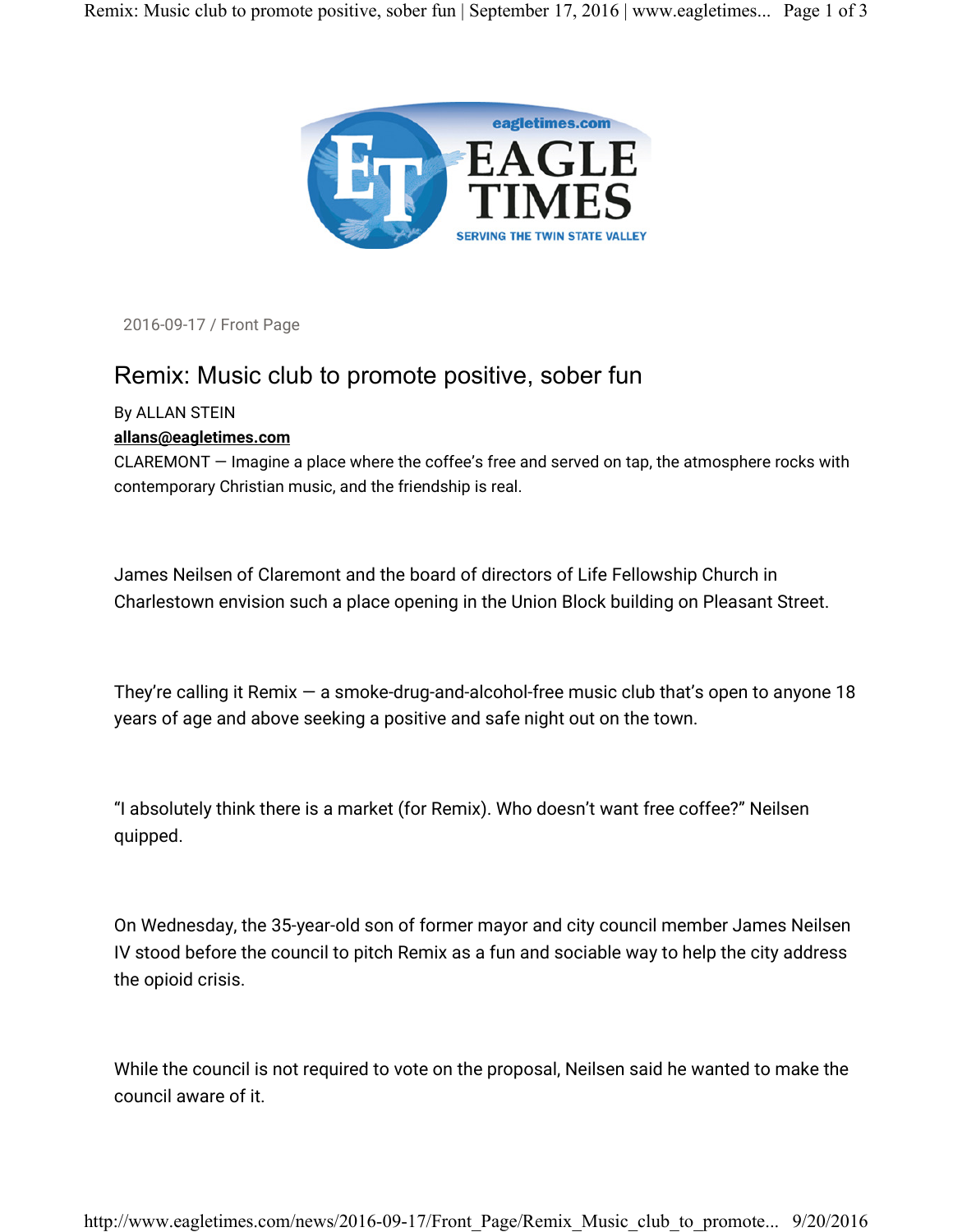"We want to do our own part from a faith perspective," Neilsen told the council.

Council members embraced the idea of a sober interdenominational music club with words of encouragement and support.

"I'm just really excited. I think it's wonderful what you are doing," Carolyn Towle said.

Nicholas Koloski, owner of Time Out Americana Grill in Claremont, offered to supply the club with coffee and equipment and welcomed the project, "given the (social) environment we're in."

"This is going to be kind of an alternative. I am by no stretch against alcohol. I love wine," Neilsen said.

Neilsen, a former "secular" disc jockey for bars and clubs, said the Life Fellowship team hopes to lease a 2,500-square-foot former retail space at the Union Block site at 1 Pleasant St. in the former Everything Bridal shop in order to house Remix.

The industrial interior is "real and raw," with enough room for 50 to 75 people and space for two 65-inch 4K Resolution flat screen TVs for playing music videos.

The club will host a coffee bar where the brew is served fresh, on tap and free of charge. Neilsen also plans to put his skills as a former DJ to use creating a lively mix of "positive Christian music with a good beat to it."

Later in the evening, the club will offer panel discussions and testimonials from people whose lives were touched by drugs, alcohol, and crime, and then changed for the better.